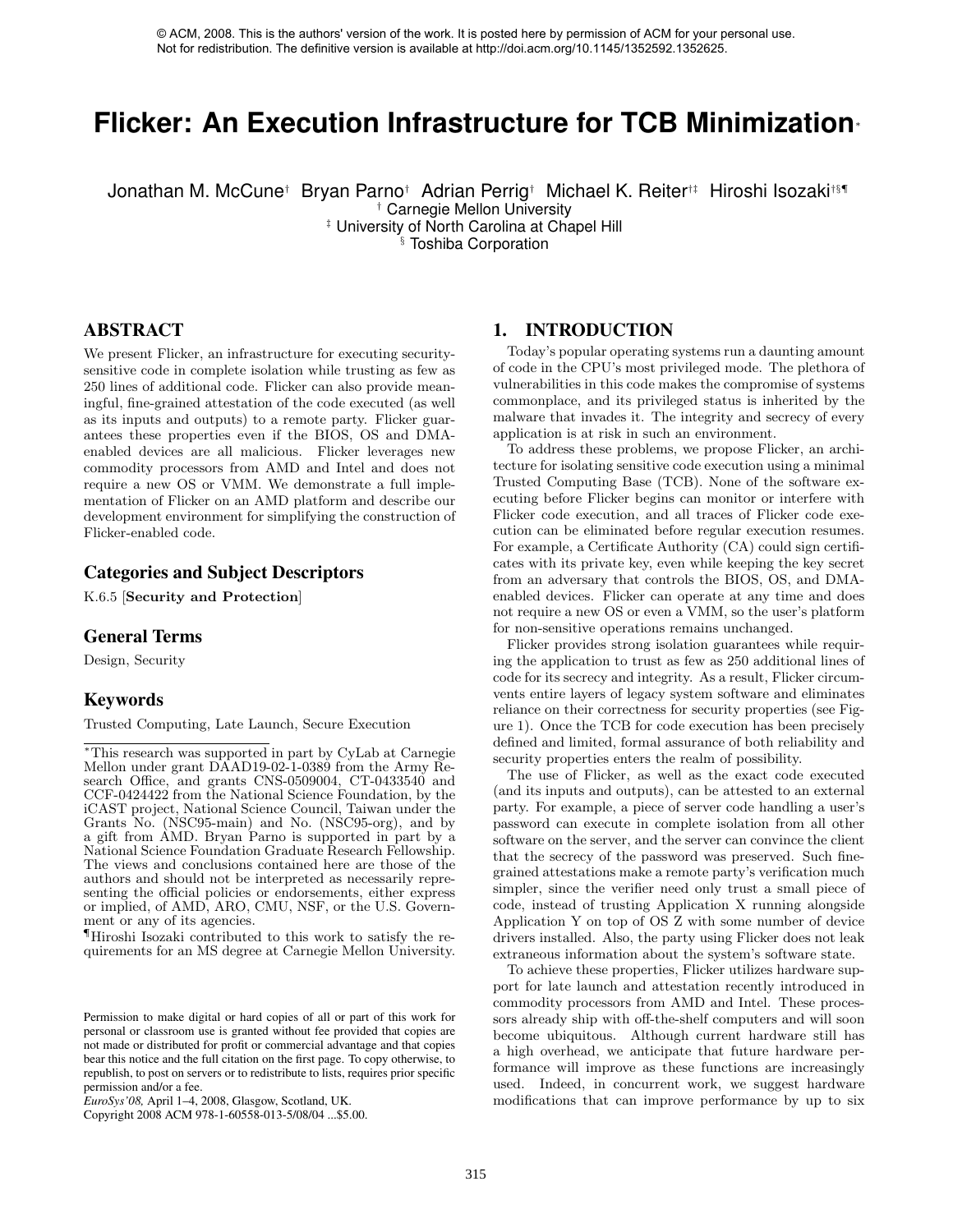

Figure 1: On the left, a traditional computer with an application that executes sensitive code (S). On the right, Flicker protects the execution of the sensitive code. The shaded portions represent components that must be trusted; other applications are included on the left because many applications run with superuser privileges.

orders of magnitude [19]. Finally, many applications perform security-sensitive operations where the speed of the operations is not the first priority.

From a programmer's perspective, the sensitive code protected by Flicker can be written from scratch or extracted from an existing program. To simplify this task, the programmer can draw on a collection of small code modules we have developed for common functions. For example, one small module protects the existing execution environment from malicious or malfunctioning PALs. A programmer can also apply tools we have developed to extract sensitive operations and relevant code from an application.

We present an implementation of Flicker using AMD's SVM technology and use it to improve the security of a variety of applications. We develop a rootkit detector that an administrator can run on a remote machine and receive a guarantee that the detector executed correctly and returned the correct result. We also show how Flicker can improve the integrity of results for distributed computing projects. Finally, we use Flicker to protect a CA's private signing key and to improve an SSH server's password handling.

# **2. BACKGROUND**

In this section, we provide background information on the hardware technologies leveraged by Flicker.

# **2.1 TPM-Based Attestation**

A computing platform containing a Trusted Platform Module (TPM) can provide an attestation of the current platform state to an external entity. The platform state is detailed in a log of software events, such as applications started or configuration files used. The log is maintained by an integrity measurement architecture (e.g., IBM IMA [26]). Each event is reduced to a measurement, m, using the SHA-1 cryptographic hash function. For example, program a.out is reduced to a measurement by hashing its binary executable:  $m \leftarrow$ SHA-1(a.out). Each measurement is *extended* into one of the TPM's Platform Configuration Registers (PCRs) by hashing the PCR's current value concatenated with the new measurement:  $\textrm{PCR}_{i}^{new} \leftarrow \textrm{SHA-1}(\textrm{PCR}_{i}^{old}||m)$ . Version 1.1b TPMs are required to contain at least 16 PCRs, and v1.2 TPMs must support at least 24 PCRs.

An attestation consists of an untrusted event log and a signed *quote* from the TPM. The *quote* is generated in response to a challenge containing a cryptographic nonce and a list of PCR indices. It consists of a digital signature covering the nonce and the contents of the specified PCRs. The challenger can then validate the untrusted event log by recomputing the aggregate hashes expected to be in the PCRs and comparing those to the PCR values in the quote signed by the TPM.

To sign its PCRs, the TPM uses the private portion of an Attestation Identity Key (AIK) pair. The AIK pair is generated by the TPM, and the private AIK never leaves the TPM unless it has been encrypted by the Storage Root Key (SRK). The SRK is installed in the TPM by the manufacturer, and the private SRK never leaves the TPM. A certificate from a Privacy CA certifies that the AIK was generated by a legitimate TPM.

Attestation allows an external party (or verifier) to make a trust decision based on the platform's software state. The verifier authenticates the public AIK by validating the AIK's certificate chain and deciding whether to trust the issuing Privacy CA. It then validates the signature on the PCR values and checks that the PCR values correspond to the events in the log by hashing the log entries and comparing the results to the PCR values in the attestation. Finally, it decides whether to trust the platform based on the events in the log. Typically, the verifier must assess a list of all software loaded since boot time (including the OS) and its configuration information.

### **2.2 TPM-Based Sealed Storage**

TPMs also provide sealed storage, whereby data can be encrypted using a 2048-bit RSA key whose private component never leaves the TPM in unencrypted form. The sealed data can be bound to a particular software state, as defined by the contents of various PCRs. The TPM will only unseal (decrypt) the data when the PCRs contain the values specified by the seal command.

TPM Seal outputs a ciphertext, which contains the sealed data and information about the platform configuration required for its release. Software is responsible for keeping it on a non-volatile storage medium. There is no limit on the use of sealed storage, but the data is encrypted using (relatively slow) asymmetric algorithms inside the TPM. Thus, it is common to encrypt and MAC the data to be sealed using (relatively fast) symmetric algorithms on the platform's main CPU, and then keep the symmetric encryption and MAC keys in sealed storage. The TPM includes a random number generator that can be used for key generation.

# **2.3 TPM v1.2 Dynamic PCRs**

The TPM v1.2 specification [32] allows for *static* and dynamic PCRs. Only a system reboot can reset the value in a static PCR, but under the proper conditions, the dynamic PCRs 17–23 can be reset to zero without a reboot. A reboot sets the value of PCRs  $17-23$  to  $-1$ , so that a remote verifier can distinguish between a reboot and a dynamic reset. Only a hardware command from the CPU can reset PCR 17, and the CPU will issue this command only after receiving an SKINIT instruction as described below. Thus, software cannot reset PCR 17, though PCR 17 can be read and extended by software before calling SKINIT or after SKINIT has completed.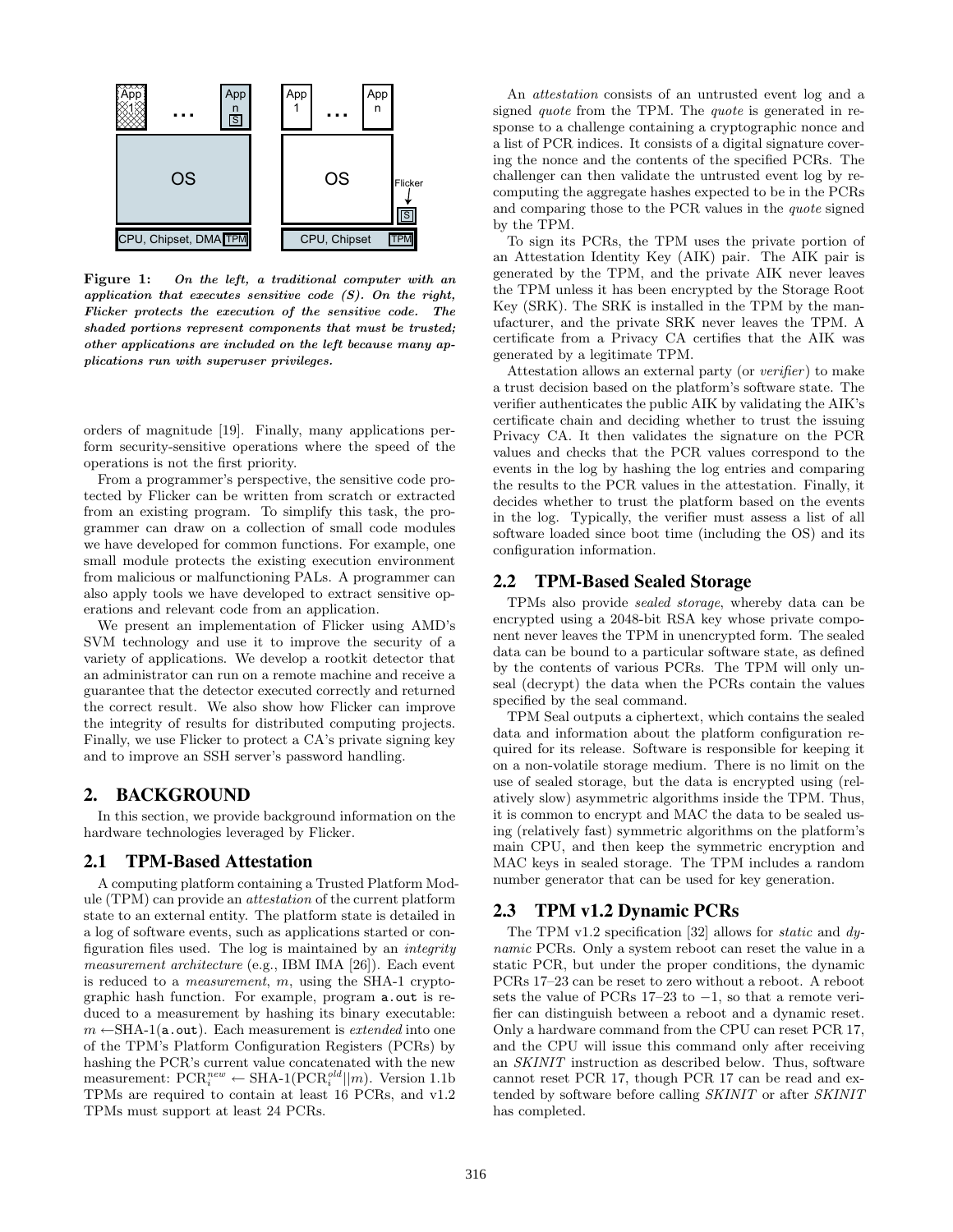# **2.4 Late Launch**

In this section, we discuss the capabilities offered by AMD's Secure Virtual Machine (SVM) extensions [1]. Intel offers similar capabilities with their Trusted eXecution Technology (TXT, formerly LaGrande Technology (LT)) [12]. Both AMD and Intel are shipping chips with these capabilities; they can be purchased in commodity computers. In this paper, we will focus on AMD's SVM technology, but Intel's TXT technology functions analogously.

SVM chips are designed to allow the late launch of a Virtual Machine Monitor (VMM) or Security Kernel at an arbitrary time with built-in protection against software-based attacks. To launch the VMM, software in CPU protection ring 0 (e.g., kernel-level code) invokes the new SKINIT instruction (*GETSEC* [SENTER] on Intel TXT), which takes a physical memory address as its only argument. The memory at this address is known as the Secure Loader Block (SLB). The first two words (16-bit values) of the SLB are defined to be its length and entry point (both must be between 0 and 64 KB).

To protect the SLB launch against software attacks, the processor includes a number of hardware protections. When the processor receives an SKINIT instruction, it disables direct memory access (DMA) to the physical memory pages composing the SLB by setting the relevant bits in the system's Device Exclusion Vector (DEV). It also disables interrupts to prevent previously executing code from regaining control. Debugging access is also disabled, even for hardware debuggers. Finally, the processor enters flat 32-bit protected mode and jumps to the provided entry point.

SVM also includes support for attesting to the proper invocation of the SLB. As part of the SKINIT instruction, the processor first causes the TPM to reset the values of PCRs 17–23 to zero, and then transmits the (up to 64 KB) contents of the SLB to the TPM so that it can be measured (hashed) and extended into PCR 17. Note that software cannot reset PCR 17 without executing another *SKINIT* instruction. Thus, future TPM attestations can include the value of PCR 17 and hence attest to the use of the SKINIT instruction and the identity of the SLB loaded.

# **3. PROBLEM DEFINITION**

# **3.1 Adversary Model**

At the software level, the adversary can subvert the operating system, so it can also compromise arbitrary applications and monitor all network traffic. Since the adversary can run code at ring 0, it can invoke the SKINIT instruction with arguments of its choosing. We also allow the adversary to regain control between Flicker sessions. We do not consider Denial-of-Service attacks, since a malicious OS can always simply power down the machine or otherwise halt execution to deny service.

At the hardware level, we make the same assumptions as does the Trusted Computing Group with regard to the TPM [33]. In essence, the attacker can launch simple hardware attacks, such as opening the case, power cycling the computer, or attaching a hardware debugger. The attacker can also compromise expansion hardware such as a DMAcapable Ethernet card with access to the PCI bus. However, the attacker cannot launch sophisticated hardware attacks, such as monitoring the high-speed bus that links the CPU and memory.

### **3.2 Goals**

We describe the goals for isolated execution and explain why SVM alone does not meet them.

Isolation. Provide complete isolation of security-sensitive code from all other software (including the OS) and devices in the system. Protect the secrecy and integrity of the code's data after it exits the isolated execution environment.

Provable Protection. After executing security-sensitive code, convince a remote party that the intended code was executed with the proper protections in place. Provide assurance that a remote party's sensitive data will be handled only by the intended code.

Meaningful Attestation. Allow the creation of attestations that include measurements of exactly the code executed, its inputs and outputs, and nothing else. This property gives the verifier a tractable task, instead of learning only that untold millions of lines of code were executed, and leaks as little information as possible about the attestor's software state.

Minimal Mandatory TCB. Minimize the amount of software that security-sensitive code must trust. Individual applications may need to include additional functionality in their TCBs, e.g., to process user input, but the amount of code that must be included in every application's TCB must be minimized.

On their own, AMD's SVM and Intel's TXT technologies only meet two of the above goals. While both provide Isolation and Provable Protection, they were both designed with the intention that the SKINIT instruction would be used to launch a secure kernel or secure VMM [9]. Either mechanism will significantly increase the size of an application's TCB and dilute the meaning of future attestations. For example, a system using the Xen [5] hypervisor with SKINIT would add almost  $50,000$  lines of  $code<sup>1</sup>$  to an application's TCB, not including the Domain 0 OS, which potentially adds millions of additional lines of code to the TCB.

In contrast, Flicker takes a bottom-up approach to the challenge of managing TCB size. Flicker starts with fewer than 250 lines of code in the software TCB. The programmer can then add only the code necessary to support her particular application into the TCB.

# **4. FLICKER ARCHITECTURE**

Flicker provides complete, hardware-supported isolation of security-sensitive code from all other software and devices on a platform (even including hardware debuggers and DMA-enabled devices). Hence, the programmer can include exactly the software needed for a particular sensitive operation and exclude all other software on the system. For example, the programmer can include the code that decrypts and checks a user's password but exclude the portion of the application that processes network packets, the OS, and all other software on the system.

# **4.1 Flicker Overview**

Flicker achieves its properties using the late launch capabilities described in Section 2.4. Instead of launching a VMM, Flicker pauses the current execution environment (e.g., the untrusted OS), executes a small piece of code using the SKINIT instruction, and then resumes operation of the previous execution environment. The security-sensitive

<sup>1</sup> http://xen.xensource.com/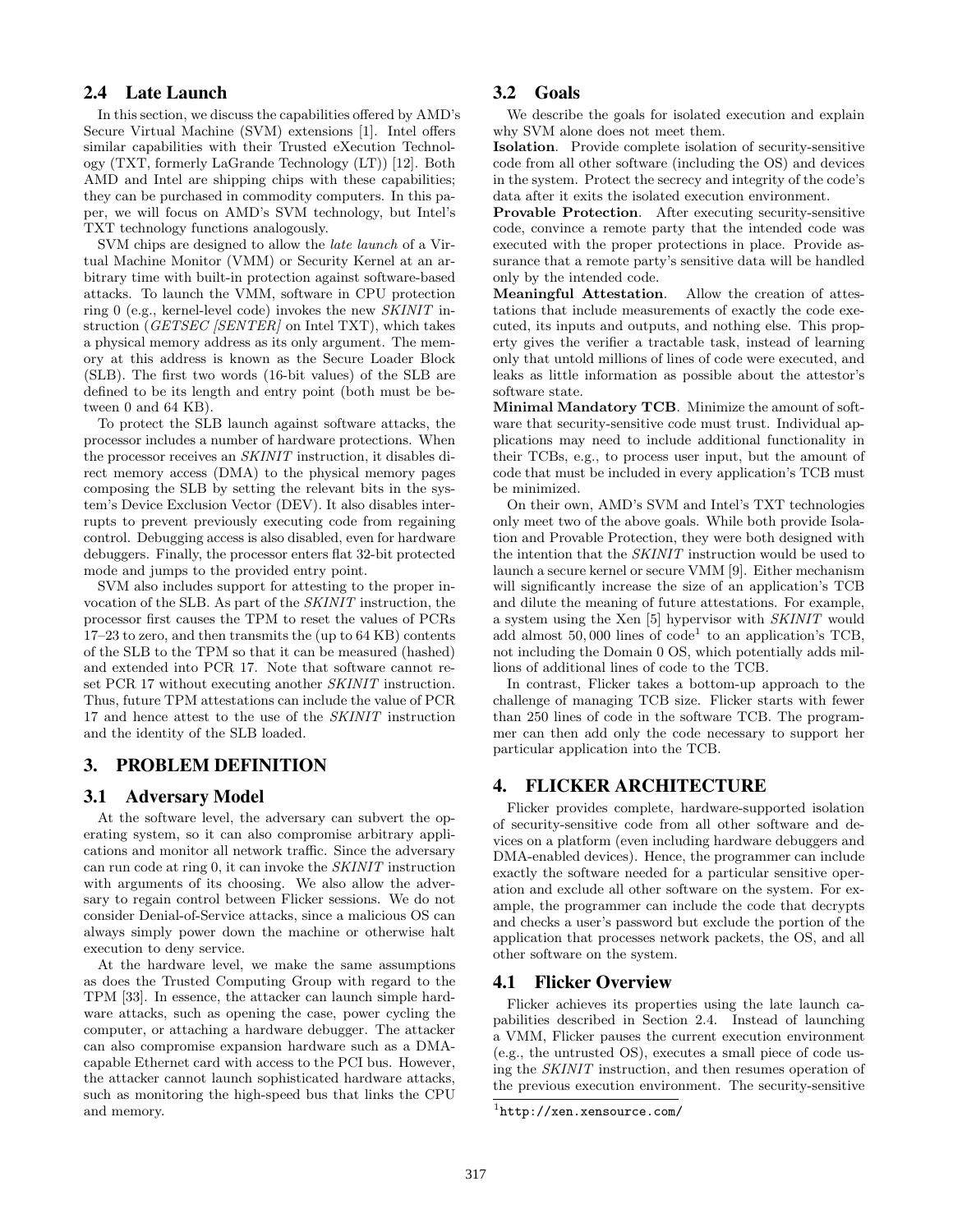

Figure 2: Timeline showing the steps necessary to execute a PAL. The SLB includes the PAL, as well as the code necessary to initialize and terminate the Flicker session. The gap in the time axis indicates that the flicker-module is only loaded once.

code selected for Flicker protection is the Piece of Application Logic (PAL). The protected environment of a Flicker session starts with the execution of SKINIT and ends with the resumption of the previous execution environment. Figure 2 illustrates this sequence.

Application developers must provide the PAL and define its interface with the remainder of their application (we discuss this process, as well as our work on automating it, in Section 5). To create an SLB (the Secure Loader Block supplied as an argument to SKINIT), the application developer links her PAL against an uninitialized code module we have developed called the SLB Core. The SLB Core performs the steps necessary to set up and tear down the Flicker session. Figure 3 shows the SLB's memory layout.

To execute the resulting SLB, the application passes it to a Linux kernel module we have developed, flicker-module. It initializes the SLB Core and handles untrusted setup and tear-down operations. The flicker-module is not included in the TCB of the application, since its actions are verified.

#### **4.2 Isolated Execution**

We provide a simplified discussion of the operation of a Flicker session by following the timeline in Figure 2.

Accept Uninitialized SLB and Inputs. SKINIT is a privileged instruction, so an application uses the flickermodule's interface to invoke a Flicker session. In the sysfs,  $2^{\circ}$ the flicker-module makes four entries available: control, inputs, outputs, and slb. Applications interact with the flicker-module via these filesystem entries. An application first writes to the slb entry an uninitialized SLB containing its PAL code. The *flicker-module* allocates kernel memory in which to store the SLB; we refer to the physical address at which it is allocated as slb\_base. The application writes any inputs for its PAL to the inputs sysfs entry; the inputs are made available at a well-known address once execution of the PAL begins (the parameters are at the top of Figure 3). The application initiates the Flicker session by writing to the control entry in the sysfs.

Initialize the SLB. When the application developer links her PAL against the SLB Core, the SLB Core contains several entries that must be initialized before the resulting SLB can be executed. The flicker-module updates these values by patching the SLB.

When the SKINIT instruction executes, it puts the CPU into flat 32-bit protected mode with paging disabled, and begins executing at the entry point of the SLB. By default, the PAL is not built as position independent code, so it assumes



Figure 3: Memory layout of the SLB. The shaded region indicates memory containing executable PAL code. The dotted lines indicates memory used to transfer data into and out of the SLB. After the PAL has executed and erased its secrets, memory that previously contained executable code is used for the skeleton page tables needed to reload the OS.

that it starts at address 0, whereas the actual SLB may start anywhere within the kernel's address space. The SLB Core addresses this issue by enabling the processor's segmentation support and creating segments that start at the base of the PAL code. During the build process, the starting address of the PAL code is unknown, so the SLB Core includes a skeleton Global Descriptor Table (GDT) and Task State Segment (TSS). Once the *flicker-module* allocates memory for the SLB, it can compute the starting address of the PAL code, and hence it can fill in the appropriate entries in the SLB Core.

Suspend OS. SKINIT does not save existing state when it executes. However, we want to resume the untrusted OS following the Flicker session, so appropriate state must be saved. This is complicated by the fact that the majority of systems available with AMD SVM support are multicore. On a multi-CPU system, the SKINIT instruction has additional requirements which must be met for secure initialization. In particular, SKINIT can only be run on the Boot Strap Processor (BSP), and all Application Processors (APs) must successfully receive an INIT Inter-Processor Interrupt (IPI) so that they respond correctly to a handshaking synchronization step performed during the execution of SKINIT. However, the BSP cannot simply send an INIT IPI to the APs if they are executing processes. Our solution is to use the CPU Hotplug support available in recent Linux kernels (starting with version 2.6.19) to deschedule all APs. Once the APs are idle, the flicker-module sends an INIT IPI by writing to the system's Advanced Programmable Interrupt Controller. At this point, the BSP is prepared to execute SKINIT, and the OS state needs to be saved. In particular, we save information about the Linux kernel's page tables so the SLB Core can restore paging and resume the OS after the PAL exits.

SKINIT and the SLB Core. The SKINIT instruction enables hardware protections and then begins to execute the

<sup>&</sup>lt;sup>2</sup>A virtual file system that exposes kernel state.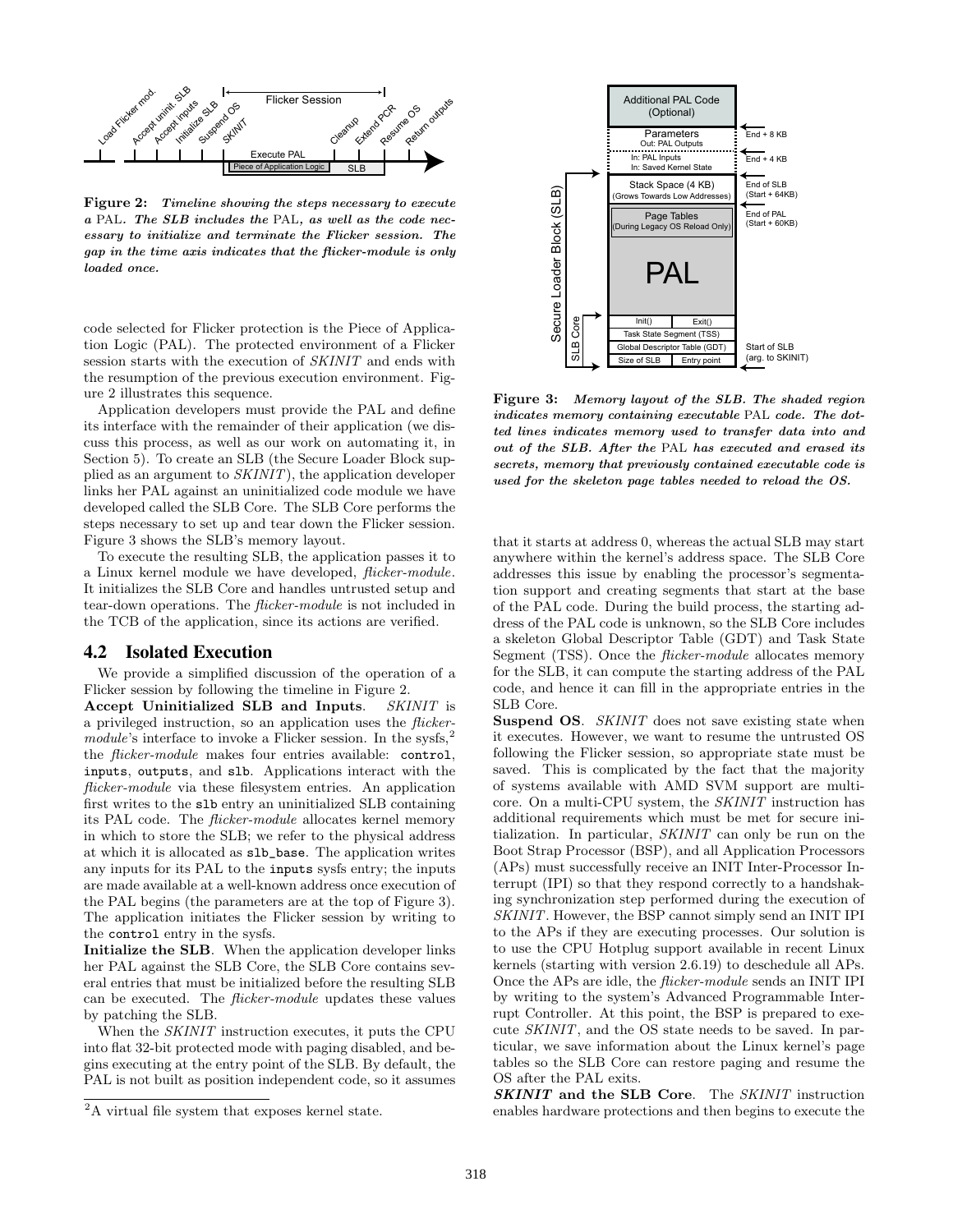SLB Core, which prepares the environment for PAL execution. Executing SKINIT enables the hardware protections described in Section 2.4. In brief, the processor adds entries to the Device Exclusion Vector (DEV) to disable DMA to the memory region containing the SLB, disables interrupts to prevent the previously executing code from regaining control, and disables debugging support, even for hardware debuggers. By default, these protections are offered to 64 KB of memory, but they can be extended to larger memory regions. If this is done, preparatory code in the first 64 KB must add this additional memory to the DEV, and extend measurements of the contents of this additional memory into the TPM's PCR 17 after the hardware protections are enabled, but before transferring control to any code in these upper memory regions.

The Initialization operations performed by the SLB Core once SKINIT gives it control are: (i) load the GDT, (ii) load the CS, DS, and SS registers and (iii) call the PAL, providing the address of PAL inputs as a parameter.

Execute PAL. Once the environment has been prepared, the PAL executes its application-specific logic. To keep the TCB small, the default SLB Core includes no support for heaps, memory management, or virtual memory. Thus, it is up to the PAL developer to include the functionality necessary for her particular application. Section 5 describes some of our existing modules that can optionally be included to provide additional functionality. We have also developed a module that can restrict the actions of a PAL, since by default (i.e., without the module), a PAL can access the machine's entire physical memory and execute arbitrary instructions (see Section 5.1.2 for more details).

During PAL execution, output parameters are written to a well-known location beyond the end of the SLB. When the PAL exits, the SLB Core regains control.

Cleanup. The PAL's exit triggers the cleanup and exit code at the end of the SLB Core. The cleanup code erases any sensitive data left in memory by the PAL.

Extend PCR. To signal the completion of the SLB, the SLB Core extends a well known value into PCR 17. As we discuss in Section 4.4.1, this allows a remote party to distinguish between values generated by the PAL (trusted), and those produced after the OS resumes (untrusted).

Resume OS. Linux operates with paging enabled and segment descriptors set to cover all of memory, but the SLB executes in protected mode with segment descriptors starting at slb\_base. We transition between these states in two phases. First, we reload the segment descriptors with GDT entries that cover all of memory, and second, we enable paged memory mode.

We use a call gate in the SLB Core's GDT as a well-known point for resuming the untrusted OS. It is used to reload the code segment descriptor register with a descriptor covering all of memory.

After reloading the data and stack segments, we re-enable paged memory mode. This requires the creation of a skeleton of page tables to map the SLB Core's memory pages to the virtual addresses where the Linux kernel believes they reside. The procedure resembles that executed by the Linux kernel when it first initializes. The page tables must contain a unity mapping for the memory location of the next instruction, allowing paging to be enabled. Finally, the kernel's page tables are restored by rewriting CR3 (the page table base address register) with the value saved during the Suspend OS phase. Next, the kernel's GDT is reloaded, and control is transferred back to the flicker-module.

The *flicker-module* restores the execution state saved during the Suspend OS phase and fully restores control to the Linux kernel by re-enabling interrupts. If the PAL outputs any values, the flicker-module makes them available through the sysfs outputs entry.

# **4.3 Multiple Flicker Sessions**

PALs can leverage TPM-based sealed storage to maintain state across Flicker sessions, enabling more complex applications. For example, a Flicker-based application may wish to interact with a remote entity over the network. Rather than include an entire network stack and device driver in the PAL (and hence the TCB), we can invoke Flicker more than once (upon the arrival of each message), using secure storage to protect sensitive state between invocations.

Flicker-based secure storage can also be used by applications that wish to share data between PALs. The first PAL can store secrets so that only the second PAL can read them, thus protecting the secrets even when control reverts to the untrusted OS. Finally, Flicker-based secure storage can improve the performance of long-running PAL jobs. Since Flicker execution pauses the rest of the system, an application may prefer to break up a long work segment into multiple Flicker sessions to allow the rest of the system time to operate, essentially multitasking with the OS. We first present the use of TPM Sealed Storage and then describe extensions necessary to protect multiple versions of the same object from a replay attack against sealed storage.

#### *4.3.1 TPM Sealed Storage*

To save state across Flicker sessions, a PAL uses the TPM to seal the data under the measurement of the PAL that should have access to its secrets. More precisely, suppose PAL P, operating in a Flicker session, wishes to securely store data so that only PAL  $P'$ , also operating under Flicker protection, can read the data.<sup>3</sup>  $P'$  could be a later invocation of P, or it could be a completely different PAL. Either way, while it is executing within the Flicker session, PAL P uses the TPM's Seal command to secure the sensitive data. As an argument, P specifies that PCR 17 must have the value  $V \leftarrow H(0x00^{20}||H(P'))$  before the data can be unsealed. Only an SKINIT instruction can reset the value of PCR 17, so PCR 17 will have value V only after PAL  $P'$  has been invoked using  $SKINIT$ . Thus, the sealed data can be unsealed if and only if  $P'$  executes under Flicker's protection. This allows PAL code to store persistent data such that it is only available to a particular PAL in a future Flicker session.

#### *4.3.2 Replay Prevention for Sealed Storage*

TPM-based sealed storage prevents other code from directly learning or modifying a PAL's secrets. However, TPM Seal outputs ciphertext  $c$  (for data  $d$ ) that is handled by untrusted code:  $c \leftarrow TPM\_Seal(d, PCR\_list)$ . The untrusted code is capable of performing a replay attack where an older ciphertext  $c'$  is provided to a PAL. For example, consider a password database that is maintained in sealed storage and a user who changes her password because it is publicized.

 $^3\rm{For}$  brevity, we will assume that PALs operate with Flicker protection. Similarly, a measurement of the PAL consists of a hash of the SLB containing the PAL.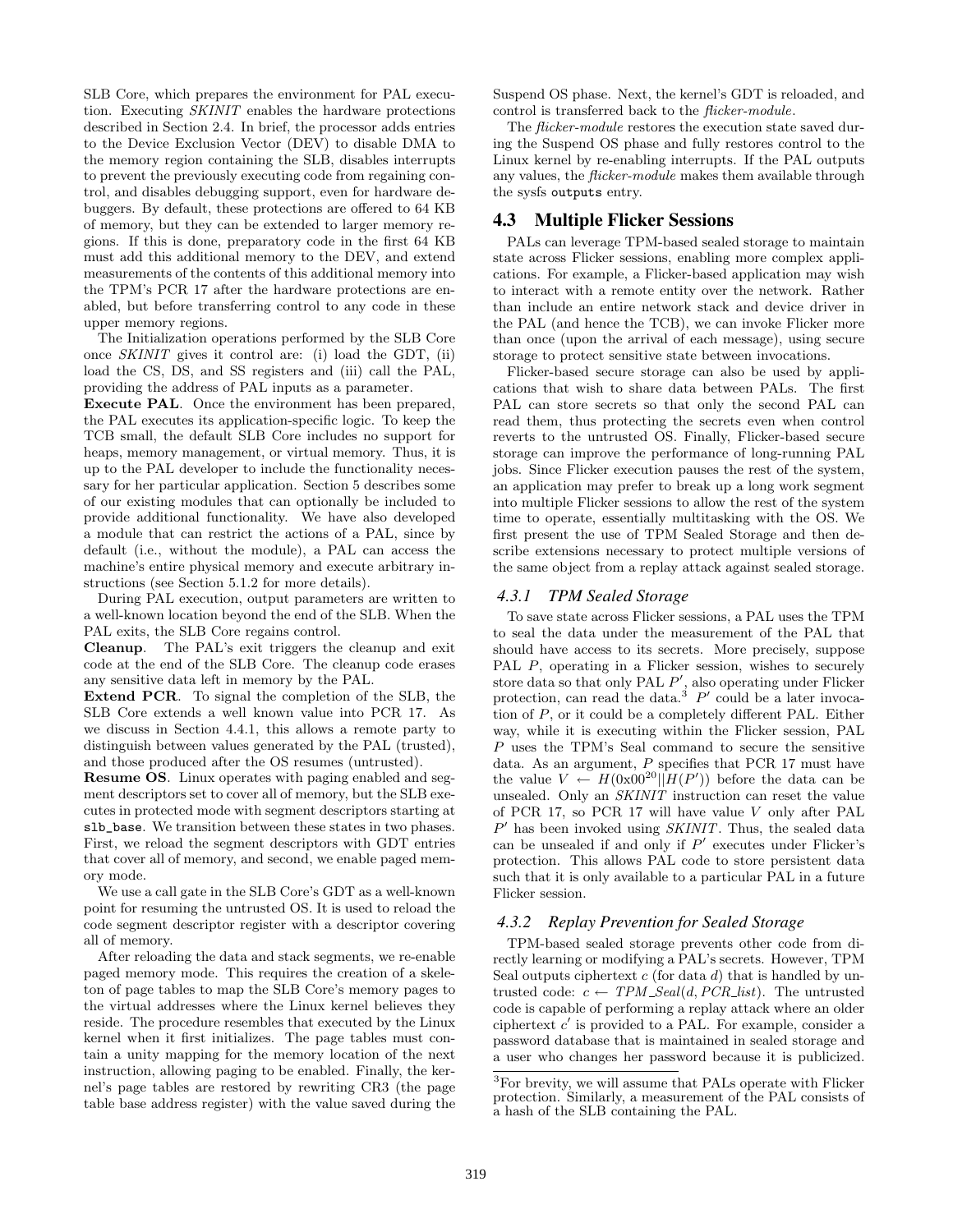| $\textbf{Seal}(d)$ :                                   | Unseal $(c)$ :                           |
|--------------------------------------------------------|------------------------------------------|
| IncrementCounter()                                     | $d  j' \leftarrow \text{TPM\_Unseal}(c)$ |
| $i \leftarrow \text{ReadCounter}()$                    | $i \leftarrow$ ReadCounter()             |
| $c \leftarrow \text{TPM\_Seal}(d  j,\text{PCR\_List})$ | if $(j' \neq j)$ Output $(L)$            |
| Output(c)                                              | else $Output(d)$                         |

Figure 4: Replay protection for sealed storage based on a secure counter. Ciphertext  $c$  is created when data  $d$  is sealed.

To change a user's password, version i of the database is unsealed, updated with the new password, and then sealed again as version  $i + 1$ . An attacker who can cause the system to operate on version  $i$  of the password database can gain unauthorized access using the publicized password. To summarize, TPM Unseal ensures that the plaintext of  $c'$  is accessible only to the intended PAL, but it does not guarantee that  $c'$  is the most recent sealed version of data  $d$ .

Replay attacks against sealed storage can be prevented if a secure counter is available, as illustrated in Figure 4. To seal an updated data object, the secure counter should be incremented, and the data object should be sealed along with the new counter value. When a data object is unsealed, the counter value included in the data object at seal time should be the same as the current value of the secure counter. If the values do not match, either the counter was tampered with, or the unsealed data object is a stale version and should be discarded.

Options for realizing a secure counter with Flicker include a trusted third party, and the Monotonic Counter and Nonvolatile Storage facilities of v1.2 TPMs [33]. We provide a sketch of how to implement replay protection for sealed storage with Flicker using the TPM's Non-volatile Storage facility, though a complete solution is outside the scope of this paper. In particular, we do not treat recovery after a power failure or system crash during the counter-increment and sealed storage ciphertext-output. In these scenarios, the secure counter can become out-of-sync with the latest sealedstorage ciphertext maintained by the OS. An appropriate mechanism to detect such events is also necessary.

The TPM's Non-volatile Storage facility exposes interfaces to Define Space, and Read and Write values to defined spaces. Space definition is authorized by demonstrating possession of the 20-byte TPM Owner Authorization Data, which can be provided to a Flicker session using the protocol we present in Section 4.4. A defined space can be configured to restrict access based on the contents of specified PCRs. Setting the PCR requirements to match those specified during the TPM Seal command creates an environment where a counter value stored in non-volatile storage is only available to the desired PAL. Values placed in non-volatile storage are maintained in the TPM, so there is no dependence on the untrusted OS to store a ciphertext. This, combined with the PCR-based access control, is sufficient to protect a counter value against attacks from the OS.

# **4.4 Interaction With a Remote Party**

Since neither SVM nor TXT include any visual indication that a secure session has been initiated via a late launch, a remote party must be used to bootstrap trust in a platform running Flicker. Below, we describe how a platform attests to the PAL executed, the use of Flicker, and any inputs or outputs provided. We also demonstrate how a remote party can establish a secure channel to a PAL.

#### *4.4.1 Attestation and Result Integrity*

A platform using Flicker can convince remote parties that a Flicker session executed with a particular PAL. Our approach builds on the TPM attestation process described in Section 2.1. Below, we refer to the party executing Flicker as the challenged party, and the remote party as the verifier.

To create an attestation, the challenged party accepts a random nonce from the verifier to provide freshness and replay protection. The challenged party then uses Flicker to execute a particular PAL as described in Section 4.2. As part of Flicker's execution, the SKINIT instruction resets the value of PCR 17 to 0 and then extends it with the measurement of the PAL. Thus, PCR 17 will take on the value  $V \leftarrow H(0x00^{20}||H(P))$ , where P represents the PAL code. The properties of the TPM, chipset, and CPU guarantee that no other operation can cause PCR 17 to take on this value. Thus, an attestation of the value of PCR 17 will convince a remote party that the PAL was executed using Flicker's protection.

After Flicker terminates, the OS causes the TPM to load its AIK, invokes the TPM's Quote command with the nonce provided by the verifier, and specifies the inclusion of PCR 17 in the quote.

To verify the use of Flicker, the verifier must know both the measurement of the PAL, and the public key corresponding to the platform's AIK. These components allow the verifier to authenticate the attestation from the platform. The verifier uses the platform's public AIK to verify the signature from the TPM. It then computes the expected measurement of the PAL, as well as the hash of the input and output parameters. If these values match those extended into PCR 17 and signed by the TPM, the verifier accepts the attestation as valid.

To provide result integrity, after PAL execution terminates, the SLB Core extends PCR 17 with measurements of the PAL's input and output parameters. By verifying the quote (which includes the value of PCR 17), the verifier also verifies the integrity of the inputs and results returned by the challenged party, and hence knows that it has received the exact results produced by the PAL. The nonce provided by the remote party is also extended into PCR 17 to guarantee the freshness of the outputs.

As another important security procedure, after extending the PAL's results into PCR 17, the SLB Core extends PCR 17 with a fixed public constant. This provides several powerful security properties: (i) it prevents any other software from extending values into PCR 17 and attributing them to the PAL; and (ii) it revokes access to any secrets kept in the TPM's sealed storage which may have been available during PAL execution.

#### *4.4.2 Establishing a Secure Channel*

The techniques described above ensure the integrity of the PAL's input and output, but to communicate securely (i.e., with both secrecy and integrity protections) with a remote party, the PAL and the remote party must establish a secure channel. We create a secure channel by combining multiple Flicker sessions, the attestation capabilities just described, and some additional cryptographic techniques [18]. Essentially, the PAL generates an asymmetric keypair within the protection of the Flicker session and then transmits the public key to the remote party. The private key is sealed for a future invocation of the same PAL using the technique de-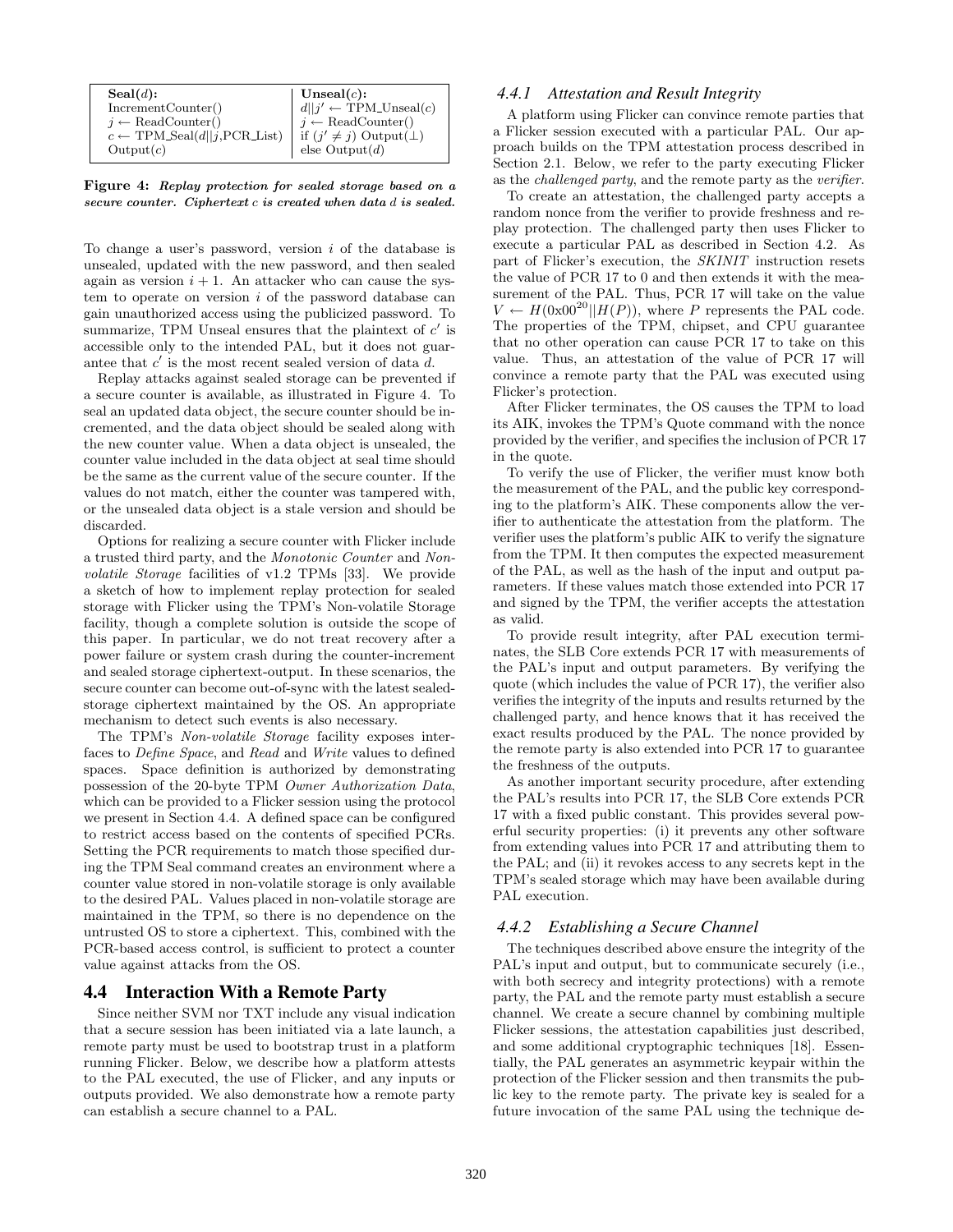```
#include "slbcore.h"
const char* msg = "Hello, world";
void pal_enter(void *inputs) {
for(int i=0;i<13;i++)
   PAL_OUT[i] = msg[i]; }
```
Figure 5: A simple PAL that ignores its inputs, and outputs "Hello, world." PAL\_OUT is defined in slbcore.h.

scribed above. An attestation convinces the remote party that the PAL ran with Flicker's protections and that the public key was a legitimate output of the PAL. Finally, the remote party can use the PAL's public key to create a secure channel [10] to the PAL.

# **5. DEVELOPER'S PERSPECTIVE**

Below, we describe the process of creating a PAL from the perspective of an application developer. Then, we discuss techniques for automating the extraction of sensitive portions of an existing application for inclusion in a PAL.

### **5.1 Creating a PAL**

We have developed Flicker primarily in C, with some of the core functionality written in x86 assembly. However, any language supported by GNU binutils and that can be linked against the core Flicker components is viable for inclusion in a PAL.

#### *5.1.1 A "Hello, World" Example PAL*

As an example, Figure 5 illustrates a simple PAL that ignores its inputs, and outputs the classic message, "Hello, world." Essentially, the PAL copies the contents of the global msg variable to the well-known PAL output parameter location (defined in the slbcore header file). Our convention is to use the second 4-KB page above the 64-KB SLB. The PAL code, when built using the process described below, can be executed with Flicker protections. Its message will be available from the outputs entry in the *flicker-module* sysfs location. Thus the application can simply use open and read to obtain the PAL's results.

#### *5.1.2 Building a PAL*

To convert the code from Figure 5 into a PAL, we link it against the object file representing Flicker's core functionality (described as SLB Core below) using the Flicker linker script. The linker script specifies that the skeleton data structures and code from the SLB Core should come first in the resulting binary, and that the resulting output format should be binary (as opposed to an ELF executable). The application then provides this binary blob to the *flicker*module for execution under Flicker's protection.

Application developers depend on a variety of libraries. There is no reason this should be any different just because the target executable is a PAL, except that it is desirable to modularize the libraries further than is traditionally done to help minimize the amount of code included in the PAL's TCB. We have developed several small libraries in the course of applying Flicker to the applications described in Section 6. The following paragraphs provide a brief description of the libraries listed in Figure 6.

SLB Core. The SLB Core module provides the minimal functionality needed to support a PAL. Section 4.2 describes this functionality in detail. In brief, the SLB Core contains space for the SLB's entry point, length, GDT, TSS, and code to manage segment descriptors and page tables. The SLB Core transfers control to the PAL code, which performs application-specific work. When the PAL terminates, it transfers control back to the SLB Core for cleanup and resumption of the OS.

OS Protection. Thus far, Flicker has focused on protecting a security-sensitive PAL from all of the other software on the system. However, we have also developed a module to protect a legitimate OS from a malicious or malfunctioning PAL. It is important to note that since SKINIT is a privileged instruction, only code executing at CPU protection ring 0 (recall that x86 has 4 privilege rings, with 0 being most privileged) can invoke a Flicker session. Thus, the OS ultimately decides which PALs to run, and presumably it will only run PALs that it trusts or has verified in some manner, e.g., using proof carrying code [21]. Nonetheless, the OS may desire additional guarantees. The OS Protection module restricts a PAL's memory accesses to the exact memory region allocated by the OS, thus preventing it from intentionally or inadvertently reading or overwriting the code and/or data of other software on the system. We are also investigating techniques to limit a PAL's execution time using timer interrupts in the SLB Core. These timing restrictions must be chosen carefully, however, since a PAL may need some minimal amount of time to allow TPM operations to complete before the PAL can accomplish any meaningful work.

To restrict the memory accessed by a PAL, we use segmentation and run the PAL in CPU protection ring 3. Essentially, the SLB Core creates segment descriptors for the PAL that have a base address set at the beginning of the PAL and a limit placed at the end of the memory region allocated by the OS. The SLB Core then runs the PAL in ring 3 to prevent it from modifying or otherwise circumventing these protections. When the PAL exits, it transitions back to the SLB Core running in ring 0. The SLB Core can then cleanse the memory region used and reload the OS.

In more detail, we transition from the SLB Core running in ring 0 to the PAL running in ring 3 using the IRET instruction which loads the slb\_base-offset segment descriptors before the PAL executes. Executing the PAL in ring 3 only requires two additional PUSH instructions in the SLB Core. Returning execution to ring 0 once the PAL terminates involves the use of the call gate and task state segment (TSS) in the GDT. This mechanism is invoked with a single (far) call instruction in the SLB Core.

TPM Driver and Utilities. The TPM is a memorymapped I/O device. As such, it needs a small amount of driver functionality to keep it in an appropriate state and to ensure that its buffers never over- or underflow. This driver code is necessary before any TPM operations can be performed, and it is also necessary to release control of the TPM when the Flicker session is ready to exit, so that the Linux TPM driver can regain access to the TPM.

The TPM Utilities allow other PAL code to perform useful TPM operations. Currently supported operations include GetCapability, PCR Read, PCR Extend, GetRandom, Seal, Unseal, and the OIAP and OSAP sessions necessary to authorize Seal and Unseal [33].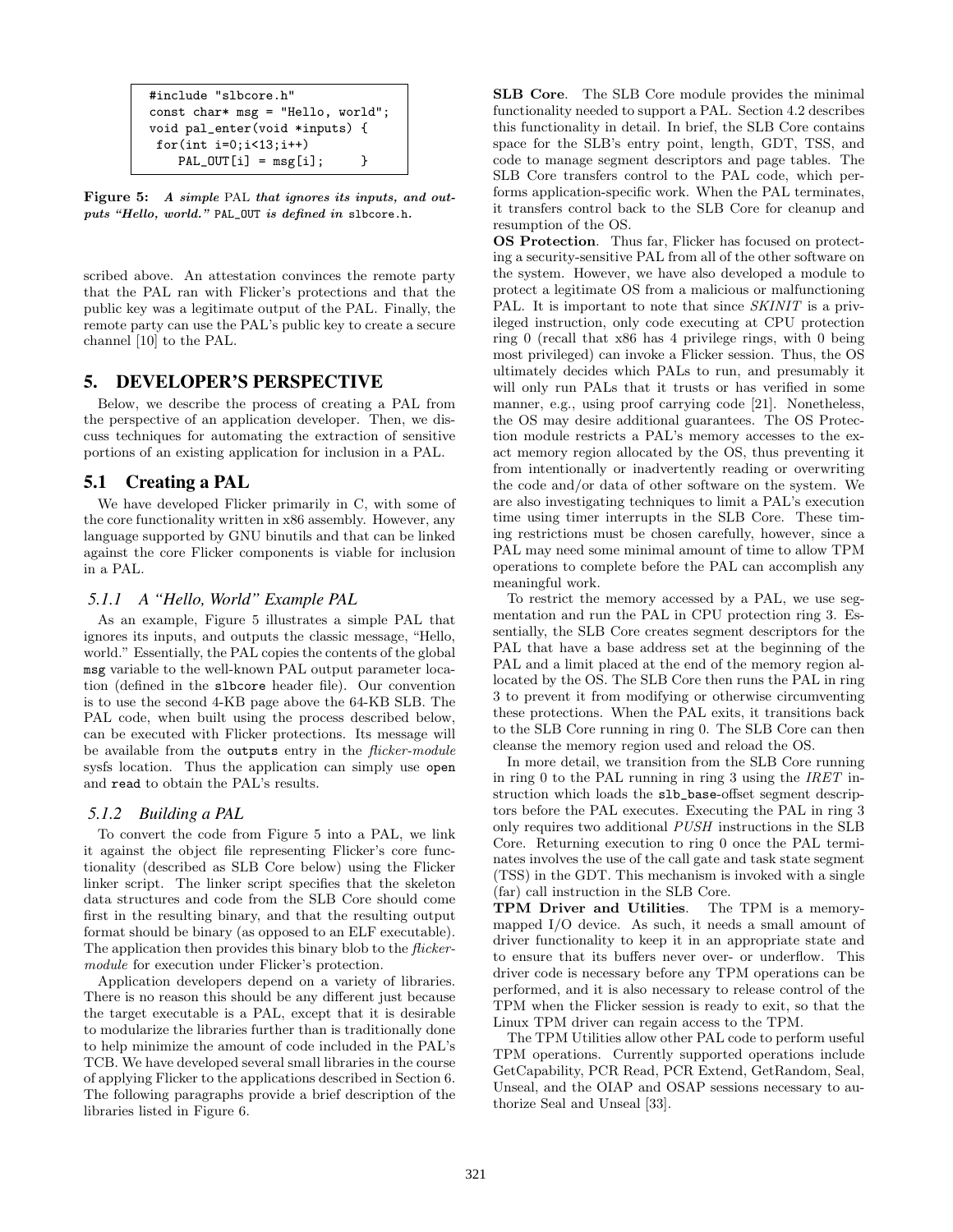| Module               | Properties                                                         | LOC  | Size (KB) |
|----------------------|--------------------------------------------------------------------|------|-----------|
| SLB Core             | Prepare environment, execute PAL, clean environment, resume OS     | 94   | 0.312     |
| OS Protection        | Memory protection, ring 3 PAL execution                            | 5.   | 0.046     |
| <b>TPM</b> Driver    | Communication with the TPM                                         | 216  | 0.825     |
| <b>TPM</b> Utilities | Performs TPM operations, e.g., Seal, Unseal, GetRand, PCR Extend   | 889  | 9.427     |
| Crypto               | General purpose cryptographic operations, RSA, SHA-1, SHA-512 etc. | 2262 | 31.380    |
| Memory Management    | Implementation of malloc/free/realloc                              | 657  | 12.511    |
| Secure Channel       | Generates a keypair, seals private key, returns public key         | 292  | 2.021     |

Figure 6: Modules that can be included in the PAL. Only the SLB Core is mandatory. Each adds some number of lines of code (LOC) to the PAL's TCB and contributes to the overall size of the SLB binary.

Crypto. We have developed a small library of cryptographic functions. Supported operations include a multiprecision integer library, RSA key generation, RSA encryption and decryption, SHA-1, SHA-512, MD5, AES, and RC4. Memory Management. We have implemented a small version of malloc/free/realloc for use by applications. The memory region used as the heap is simply a large global buffer.

Secure Channel. We have implemented the protocol described in Section 4.4 for creating a secure channel into a PAL from a remote party. It relies on all of the other modules we have developed (except the OS Protection module which the developer may add).

# **5.2 Automation**

Ideally, we envision each PAL containing only the securitysensitive portion of each application, rather than the application in its entirety. Minimizing the PAL makes it easier to ensure that the required functionality is performed correctly and securely, facilitating a remote party's verification task. Previous research indicates that many applications can be readily split into a privileged and an unprivileged component. Such privilege separation can be performed manually  $[14, 17, 24, 31]$ , or automatically  $[4, 6, 35]$ .

While each PAL is necessarily application-specific, we have developed a tool using the source-code analysis tool CIL [22] to help extract functionality from existing programs. Since CIL can replace the C compiler (e.g., the programmer can simply run "CC=cil make" using an existing Makefile), our tool can operate even on large programs with complex build dependencies.

The programmer supplies our tool with the name of a target function within a larger program (e.g., rsa\_keygen()). The tool then parses the program's call graph and extracts any functions that the target depends on, along with relevant type definitions, etc., to create a standalone C program. The tool also indicates which additional functions from standard libraries must be eliminated or replaced. For example, by default, a PAL cannot call printf or malloc. Since printf usually does not make sense for a PAL, the programmer can simply eliminate the call. For malloc, the programmer can convert the code to use statically allocated variables or link against our memory management library (described above). While the process is clearly not completely automated, the tool does automate a large portion of PAL creation and eases the programmer's burden, and we continue to work on increasing the degree of automation provided. We found the tool useful in our application of Flicker to the applications described next.

# **6. FLICKER APPLICATIONS**

In this section, we demonstrate the versatility of the Flicker platform by showing how Flicker can be applied to several broad classes of applications. Within each class, we describe our implementation of one or more applications and show how Flicker significantly enhances security in each case. In Section 7, we evaluate the performance of the applications, as well as the general Flicker platform.

We have implemented Flicker for AMD SVM on a 32 bit Linux kernel v2.6.20, including the various modules described in Section 5. Each application described below utilizes precisely the modules needed (and some applicationspecific logic) and nothing else. On the untrusted OS, the flicker-module loadable kernel module is responsible for invoking the PAL and facilitating delivery of inputs and reception of outputs from the Flicker session. Further, it manages the suspension and resumption of the untrusted OS before and after the Flicker session. We also developed a TPM Quote Daemon (the  $tqd$ ) on top of the TrouSerS<sup>4</sup> TCG Software Stack that runs on the untrusted OS and provides an attestation service.

# **6.1 Stateless Applications**

Many applications do not require long-term state to operate effectively. For these applications, the primary overhead of using Flicker is the time required for the SKINIT instruction, since the attestation can be generated by the untrusted OS (see Section 4.4.1). As a concrete example, we use Flicker to provide verifiable isolated execution of a kernel rootkit detector on a remote machine.

For this application, we assume a network administrator wishes to run a rootkit detector on remote hosts that are potentially compromised. For instance, a corporation may wish to verify that employee laptops have not been compromised before allowing them to connect to the corporate Virtual Private Network (VPN).

We implement our rootkit detector for version 2.6.20 of the Linux kernel as a PAL. After the SLB Core hands control to the rootkit detector PAL, it computes a SHA-1 hash of the kernel text segment, system call table, and loaded kernel modules. The detector then extends the resulting hash value into PCR 17 and copies it to the standard output memory location. Once the PAL terminates, the untrusted OS resumes operation and the tqd provides an attestation to the network administrator. Since the attestation contains the TPM's signature on the current PCR values, the administrator knows that the correct rootkit detector ran with

<sup>4</sup> http://trousers.sourceforge.net/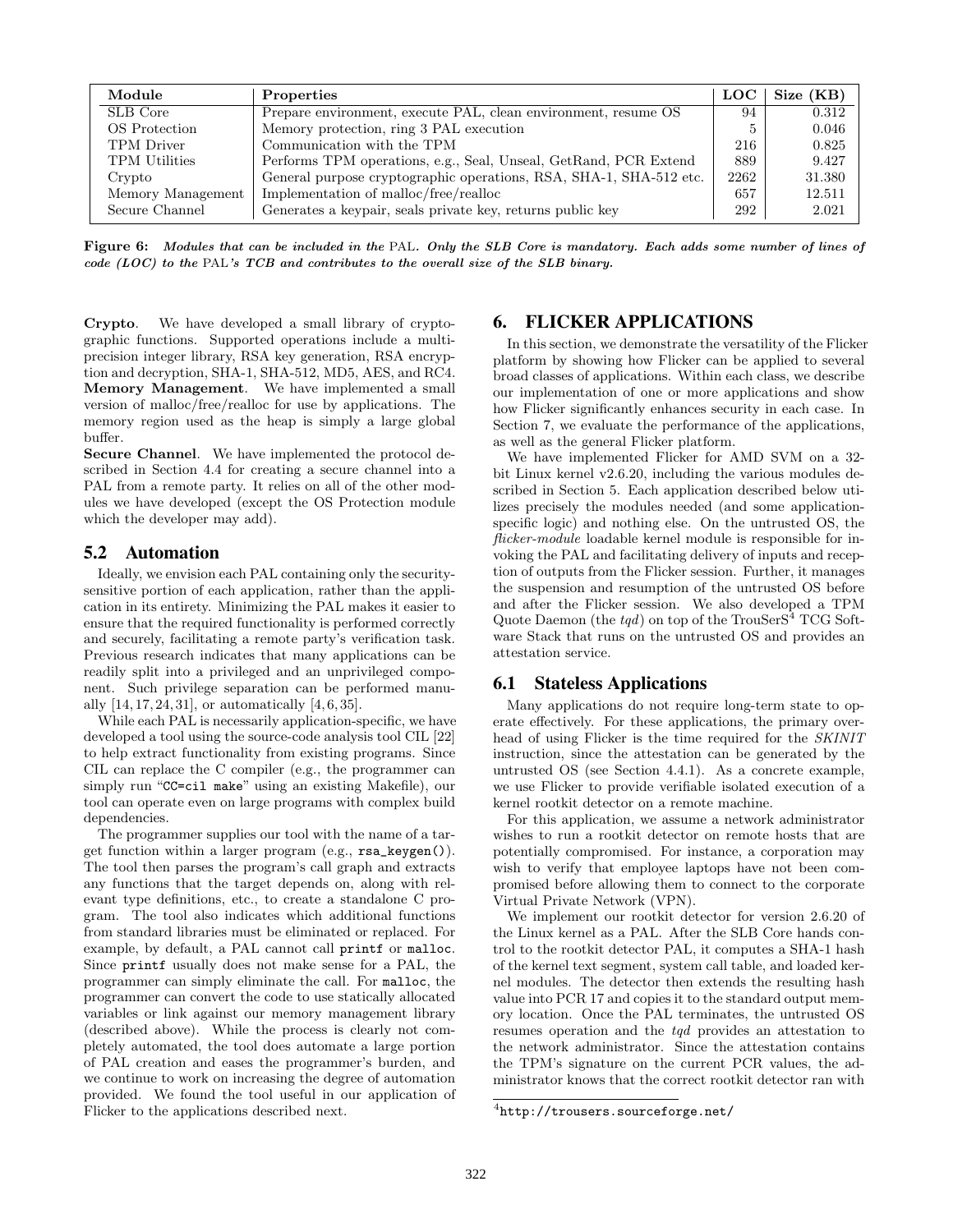Flicker protections in place and can verify that the untrusted OS returns the correct value. Finally, the administrator can compare the hash value returned against known-good values for that particular kernel.

### **6.2 Integrity-Protected State**

Some applications may require multiple Flicker sessions, and hence a means of preserving state across sessions. For some, simple integrity protection of this state will suffice (we consider those that also require secrecy in Section 6.3). To illustrate this class of applications, we apply Flicker to a distributed computing application.

Applications such as SETI@Home [3] divide a task into smaller work units and distribute these units to hosts with spare computation capacity. When the hosts are untrusted, the application must take measures to detect erroneous results. A common approach distributes the same work unit to multiple hosts and compares the results. Unfortunately, this wastes significant amounts of computation, and does not provide any tangible correctness guarantees [20]. With Flicker, the clients can process their work units inside a Flicker session and attest the results to the server. The server then has a high degree of confidence in the results and need not waste computation on redundant work units.

In our implementation, we apply Flicker to the BOINC framework [2], which is a generic framework for distributed computing applications. It is currently used by several dozen projects.<sup>5</sup> By targeting BOINC, rather than a specific application, we can allow all of these applications to take advantage of Flicker's security properties (though some amount of application-specific modifications are still required). As an illustration, we developed a simple distributed application using the BOINC framework that attempts to factor a large number by naively asking clients to test a range of numbers for potential divisors.

In this application, our modified BOINC client contacts the server to obtain a work unit. It then invokes a Flicker session to perform application specific work. Since the PAL may have to compute for an extended period of time, it periodically returns control to the untrusted OS. This allows the OS to process interrupts (including a user's return to the computer) and multitask with other programs.

Since many distributed computing applications care primarily about the integrity of the result, rather than the secrecy of the intermediate state, our implementation focuses on maintaining the integrity of the PAL's state while the untrusted OS operates. To do so, the very first invocation of the BOINC PAL generates a 160-bit symmetric key based on randomness obtained from the TPM and uses the TPM to seal the key so that no other code can access it. It then performs application specific work.

Before yielding control back to the untrusted OS, the PAL computes a cryptographic MAC (HMAC) over its current state (for the factoring application, the state is simply the current prospective divisor and any successful divisors found thus far). Each subsequent invocation of the PAL unseals the symmetric key and checks the MAC on its state before beginning application-specific work. When the PAL finally finishes its work unit, it extends the results into PCR 17 and exits. Our modified BOINC client then returns the results to the server, along with an attestation. The attestation demonstrates that the correct BOINC PAL executed with

| Client:                                   | has $K_{\text{PAL}}$                                                     |
|-------------------------------------------|--------------------------------------------------------------------------|
| Server:                                   | has sdata, salt, hashed_passwd                                           |
|                                           | generates nonce                                                          |
| Server $\rightarrow$ Client: <i>nonce</i> |                                                                          |
| Client:                                   | user inputs <i>password</i>                                              |
|                                           | $c \leftarrow \text{encrypt}_{K_{\text{PAL}}}(\{password, nonce\})$      |
| Client $\rightarrow$ Server: c            |                                                                          |
|                                           | Server $\rightarrow$ PAL: c, salt, sdata, nonce                          |
| PAL:                                      | $K_{\text{PAL}}^{-1} \leftarrow$ unseal(sdata)                           |
|                                           | ${max} \{password, nonce'\} \leftarrow decrypt_{K_{\text{PAL}}^{-1}}(c)$ |
| PAL:                                      | if $(nonce' \neq nonce)$                                                 |
|                                           | then abort                                                               |
|                                           | $hash \leftarrow \text{mdScrypt}(salt, password)$                        |
|                                           | extend( $PCR17, \perp$ )                                                 |
| $PAL \rightarrow Server$ :                | hash                                                                     |
| Server:                                   | if $(hash = hashed\_password)$                                           |
|                                           | then allow_login                                                         |
|                                           | else abort                                                               |

Figure 7: The protocol surrounding the second Flicker session for our SSH implementation. sdata contains the sealed private key,  $K_{\text{PAL}}^{-1}$ . Variables salt and hashed\_passwd are components of the entry in the system's /etc/passwd file for the user attempting to log in. The nonce serves to prevent replay attacks against a well-behaved server.

Flicker protections in place and that the returned result was truly generated by the BOINC PAL. Thus, the application writer can trust the result.

### **6.3 Secret and Integrity-Protected State**

Finally, we consider applications that need to maintain both the secrecy and the integrity of their state between Flicker invocations. To evaluate this class of applications, we developed two additional applications. The first uses Flicker to protect SSH passwords, and the second uses Flicker to protect a Certificate Authority's private signing key.

#### *6.3.1 SSH Password Authentication*

We have applied Flicker to password-based authentication with SSH. Since people tend to use the same password for multiple independent computer systems, a compromise on one system may yield access to other systems. Our primary goal is to prevent any malicious code on the server from learning the user's password, even if the server's OS is compromised. Our secondary goal is to convince the client system (and hence, the user) that the secrecy of the password has been preserved. Flicker is well suited to these goals, as it makes it possible to restrict access to the user's cleartext password on the server to a tiny TCB (the PAL), and to attest to the client that this indeed was enforced. While other techniques (e.g., PwdHash [25]) exist to ensure varied user passwords across servers, SSH provides a useful illustration of Flicker's properties when applied to a real-world system.

Our implementation is built upon the basic components we have described in the preceding sections, and consists of five main software components. A modified SSH client runs on the client system. The client system does not need hardware support for Flicker, but a compromise of the client may leak the user's password. We are investigating techniques for utilizing Flicker on the client side. We add a new client authentication method, flicker-password, to OpenSSH

<sup>5</sup> http://boinc.berkeley.edu/projects.php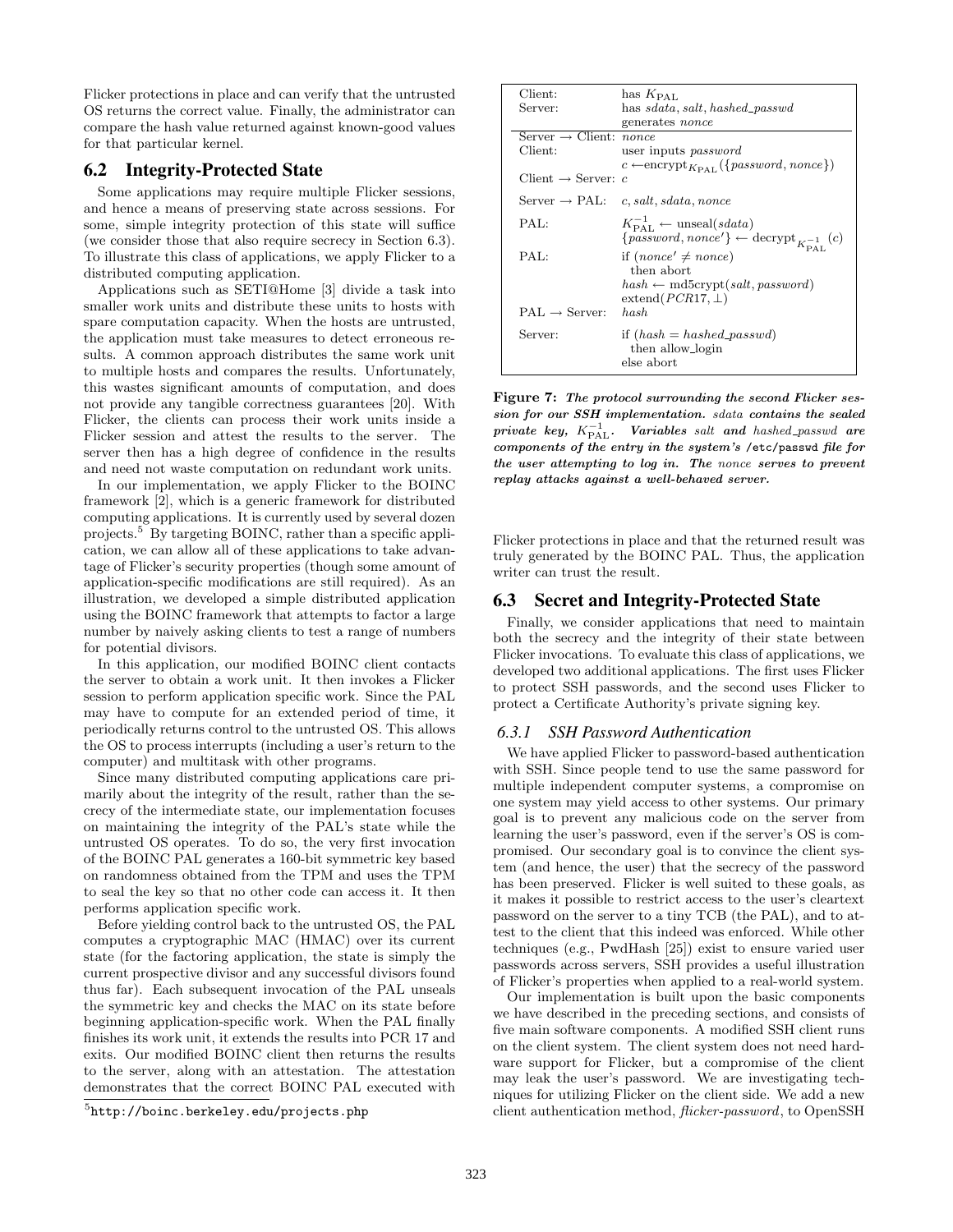version 4.3p2. The flicker-password module establishes a secure channel to the PAL on the server using the protocol described in Section 4.4.2 and implements the client portion of the protocol shown in Figure 7.

The other four components, a modified SSH server daemon, the *flicker-module* kernel module, the tqd, and the SSH PAL, all run on the server system. Below, we describe the two Flicker sessions used to protect the user's password on the server.

First Flicker Session (Setup). The first session uses our Secure Channel module to provide the client system with a secure channel for sending the user's password to the second Flicker session.

In more detail, the Secure Channel module conveys a public key  $K_{\text{PAL}}$  to the client in such a way that the client is convinced that the corresponding private key is accessible only to the same PAL in a subsequent Flicker session. Thus, by verifying the attestation from the first Flicker session, the client is convinced that the correct PAL executed, that the legitimate PAL created a fresh keypair, and that the SLB Core erased all secrets before returning control to the untrusted OS. Using its authentic copy of  $K_{\text{PAL}}$ , the client encrypts the user's password for transmission to the second Flicker session on the server. We use PKCS1 encryption which is chosen-ciphertext-secure and nonmalleable [15]. The end-to-end encryption of the user's password, from the client system all the way into the PAL, protects the user's password in the event that any of the server's software is malicious.

Second Flicker Session (Login). The second Flicker session processes the user's encrypted password and outputs a hash of the (unencrypted) password for comparison with the user's login information in the server's password file (see Figure 7).

When the second session begins, the PAL uses TPM Unseal to retrieve its private key  $K_{\text{PAL}}^{-1}$  from sdata. It then uses the key to decrypt the user's password. Finally, the PAL computes the hash of the user's password and salt<sup>6</sup> and outputs the result for comparison with the server's password file. The end result is that the user's unencrypted password only exists on the server during a Flicker session.

No attestation is necessary after the second Flicker session because, thanks to the properties of Flicker and sealed storage, the client knows that  $K_{\text{PAL}}^{-1}$  is inaccessible unless the correct PAL is executing within a Flicker session.

Instead of outputting the hash of the password, an alternative implementation could keep the entire password file in sealed storage between Flicker sessions. This would prevent dictionary attacks, but make the password file incompatible with local logins.

An obvious optimization of the authentication procedure described above is to only create a new keypair the first time a user connects to the server. Between logins, the sealed private key can be kept at the server, or it could even be given to the user to be provided during the next login attempt. If the user loses this data (e.g., if she uses a different client machine) or provides invalid data, the PAL can simply create a new keypair, at the cost of some additional latency for the user.

#### *6.3.2 Certificate Authority*

Our final application, a Flicker-enhanced Certificate Authority (CA), is similar to the SSH application but focuses on protecting the CA's private signing key. The benefit of using Flicker is that only a tiny piece of code ever has access to the CA's private signing key. Thus, the key will remain secure, even if all of the other software on the machine is compromised. Of course, malevolent code on the server may submit malicious certificates to the signing PAL. However, the PAL can implement arbitrary access control policies on certificate creation and can log those creations. Once the compromise is discovered, any certificates incorrectly created can be revoked. In contrast, revoking a CA's public key, as would be necessary if the private key were compromised, is a more heavyweight proposition in many settings.

In our implementation, one PAL session generates a 1024 bit RSA keypair using randomness from the TPM and seals the private key under PCR 17. The public key is made generally available. The second PAL session takes in a certificate signing request (CSR). It uses TPM Unseal to obtain its private key and certificate database. If the access control policy supplied by an administrator approves the CSR, then the PAL signs the certificate, updates the certificate database, reseals it, and outputs the signed certificate.

### **7. PERFORMANCE EVALUATION**

Below, we describe our experimental setup and evaluate the performance of the Flicker platform, as well as the various applications described in Section 6. While the overhead for several applications is significant, in concurrent work, we have identified several hardware modifications that improve performance by up to six orders of magnitude [19]. Thus, it is reasonable to expect significantly improved performance in future versions of this technology. Finally, we evaluate the impact of Flicker sessions on the rest of the system, e.g., the untrusted OS and applications.

### **7.1 Experimental Setup**

Our primary test machine is an HP dc5750 which contains an AMD Athlon64 X2 Dual Core 4200+ processor running at 2.2 GHz, and a v1.2 Broadcom BCM0102 TPM. In experiments requiring a remote verifier, we use a generic PC with a CPU running at 1.6 GHz. The remote verifier is 12 hops away (determined using traceroute) with minimum, maximum, and average ping times of 9.33 ms, 10.10 ms, and 9.45 ms over 50 trials.

All of our timing measurements were performed using the RDTSC instruction to count CPU cycles. We converted cycles to milliseconds based on each machine's CPU speed, obtained by reading /proc/cpuinfo.

#### **7.2 Stateless Applications**

We evaluate the performance of the rootkit detector by measuring the total time required to execute a detection query. We perform additional experiments to break down the various components of the overhead involved. Finally, we measure the impact of regular runs of the rootkit detector on overall system performance.

End-to-End Performance. We begin by evaluating the total time required for an administrator to run our rootkit detector on a remote machine. Our first experiment measures the total time between the time the administrator ini-

 $^6{\rm{Most}}$  \*nix systems compute the hash of the user's password concatenated with a "salt" value and store the resulting hash value in an authentication file (e.g., /etc/passwd).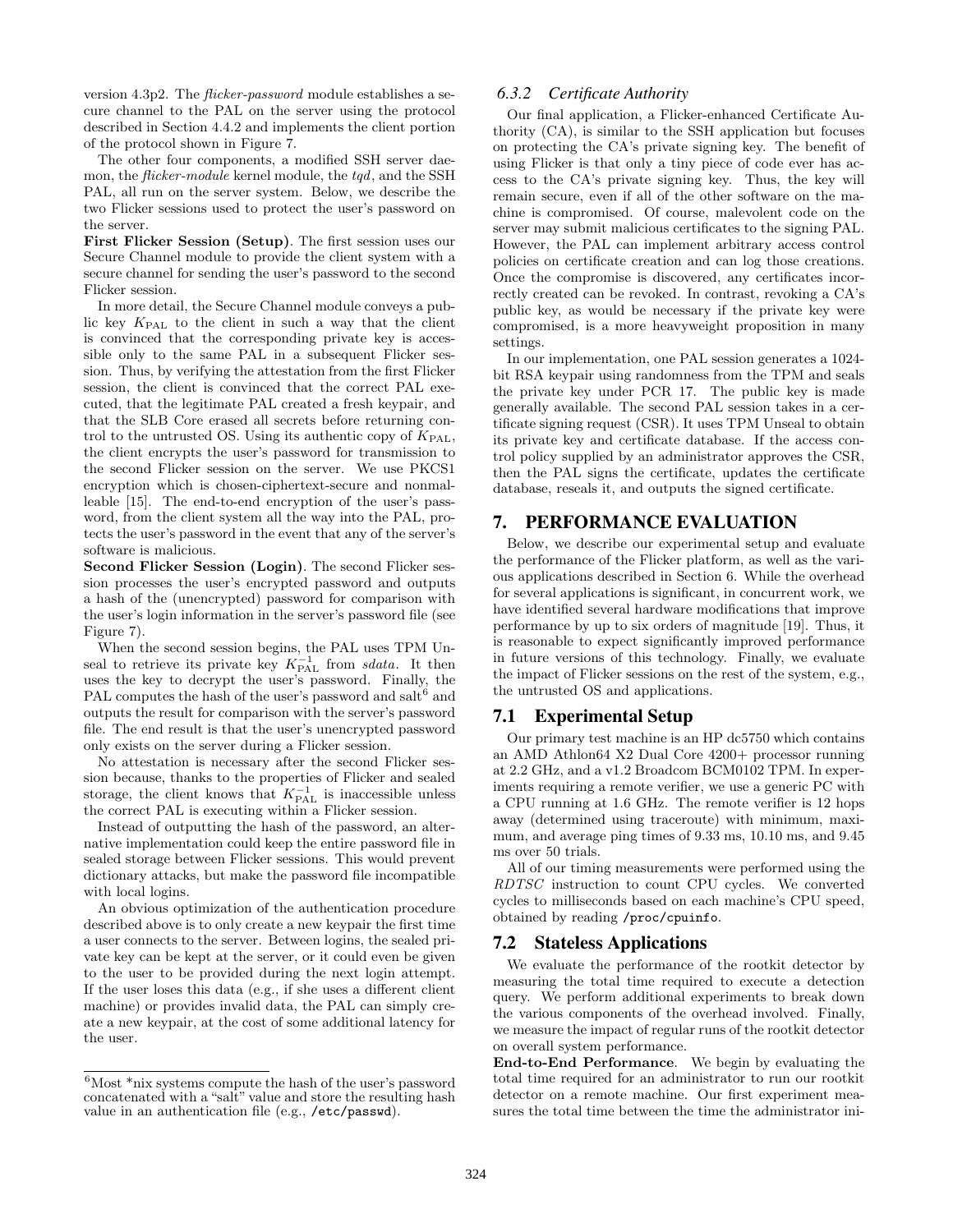| Operation                  | Time (ms) |
|----------------------------|-----------|
| <b>SKINIT</b>              | 15.4      |
| <b>PCR</b> Extend          | 1.2       |
| Hash of Kernel             | 22.0      |
| TPM Quote                  | 972.7     |
| <b>Total Query Latency</b> | 1022.7    |

Table 1: Breakdown of Rootkit Detector Overhead. The first three operations occur during the Flicker session, while the TPM Quote is generated by the OS. The standard deviation was negligible for all operations.

| SLB Size (KB)   0   4   16   32   64 |  |  |  |
|--------------------------------------|--|--|--|
|                                      |  |  |  |

Table 2: Time required to execute the SKINIT instruction on our AMD test machine with SLBs of various sizes.

tiates the rootkit query on the remote verifier and the time the response returns from the AMD test machine. Over 25 experiments, the average query time was 1.02 seconds, with a standard deviation of less than 1.4 ms. This relatively small latency suggests that it would be reasonable to run the rootkit detector on remote machines before allowing them to connect to the corporate VPN, for example.

Microbenchmarks. To better understand the overhead of the rootkit detector, we performed additional microbenchmarks to determine the most expensive operations involved (see Table 1). The results indicate that the highest overhead comes from the TPM Quote operation. This performance is TPM-specific. Other TPMs contain faster implementations; for example, an Infineon TPM can generate a quote in under 331 ms. Within the PAL, the main Flicker-related overhead arises from the SKINIT operation. This prompts us to further analyze the overhead of SKINIT.

**SKINIT Overhead.** The overhead of SKINIT is divided into two parts: the time needed to place the CPU in an appropriate state with protections enabled, and the time to transfer the SLB to the TPM.

To investigate the breakdown of the SKINIT's performance overhead, we ran the SKINIT command on our AMD test machine with SLBs of various sizes. We invoke RDTSC before executing SKINIT and invoke it a second time as soon as code from the SLB can begin executing. Figure 2 summarizes the timing results. The first column (with a zero-byte SLB) shows that that changing the CPU state requires less than 1 ms, indicating that most of the overhead from SKINIT is TPM related. The linear growth in runtime as the size of the SLB increases confirms that sending the SLB to the TPM for hashing results in significant overhead. **SKINIT** Optimization. Short of changing the speed of the TPM and the bus through which the CPU communicates with the TPM, the best opportunity for improving the performance of SKINIT is to reduce the size of the SLB. To maintain the security properties provided by SKINIT, however, code in the SLB must be measured before it is executed. Note that SKINIT enables the Device Exclusion Vector for the entire 64 KB of memory starting from the base of the SLB, even if the SLB's length is less than 64 KB. One viable optimization is to create a PAL that only includes a cryptographic hash function and enough TPM support to

| Detection    | Benchmark  | Standard      |
|--------------|------------|---------------|
| Period [m:s] | Time [m:s] | Deviation [s] |
| No Detection | 7:22.6     | 2.6           |
| 5:00         | 7:21.4     | 1.1           |
| 3:00         | 7:21.4     | 0.9           |
| 2:00         | 7:21.8     | 1.0           |
| 1:00         | 7:21.9     | 1.1           |
| 0:30         | 7:22.6     | 17            |

Table 3: Impact of the Rootkit Detector. Kernel build time when run with no detection and with rootkit detection run periodically. Note that the detection does not actually speed up the build time; rather the small performance impact it does have is lost in experimental noise.

| Operation               | Time (ms) |       |       |        |
|-------------------------|-----------|-------|-------|--------|
| Application Work        | 1000      | 2000  | 4000  | 8000   |
| <b>SKINIT</b>           | 14.3      | 14.3  | 14.3  | 14.3   |
| Unseal                  | 898.3     | 898.3 | 898.3 | 898.3  |
| <b>Flicker Overhead</b> | $47\%$    | 30%   | 18%   | $10\%$ |

Table 4: Operations for Distributed Computing. This table indicates the significant expense of the Unseal operation, as well as the tradeoff between efficiency and latency.

perform a PCR Extend. This PAL can then measure and extend the application-specific PAL. A PAL constructed in this way offloads most of the burden of computing code measurement to the system's main CPU. We have constructed such a PAL in 4736 bytes. When this PAL runs, it measures the entire 64 KB and extends the resulting measurement into PCR 17. Thus, when SKINIT executes, it only needs to transfer 4736 bytes to the TPM. In 50 trials, we found the average SKINIT time to be 14 ms. While only a small savings for the rootkit detector, it saves 164 ms of the 176 ms SKINIT requires with a 64-KB SLB. We use this optimization in the rest of our applications.

System Impact. As a final experiment, we evaluate the rootkit detector's impact on the system by measuring the time required to build the 2.6.20 Linux kernel while also running the rootkit detector periodically. Table 3 summarizes our results. Essentially, our results suggest that even frequent execution of the rootkit detector (e.g., once every 30 seconds) has negligible impact on the system's overall performance.

# **7.3 Integrity-Protected State**

At present, our distributed computing PAL periodically exits to check whether the main system has work to perform. The frequency of these checks represents a tradeoff between low latency in responding to system events (such as a user returning to the computer) and efficiency of computation (the percentage of time performing useful, applicationspecific computation), since the Flicker-induced overhead is experienced every time the application resumes its work.

In our experiments, we evaluate the amount of Flickerimposed overhead by measuring the time required to start performing useful application work, specifically, between the time the OS executes SKINIT, and the time at which the PAL begins to perform application-specific work.

Table 4 shows the resulting overhead, as well as its most expensive constituent operations, in particular, the time for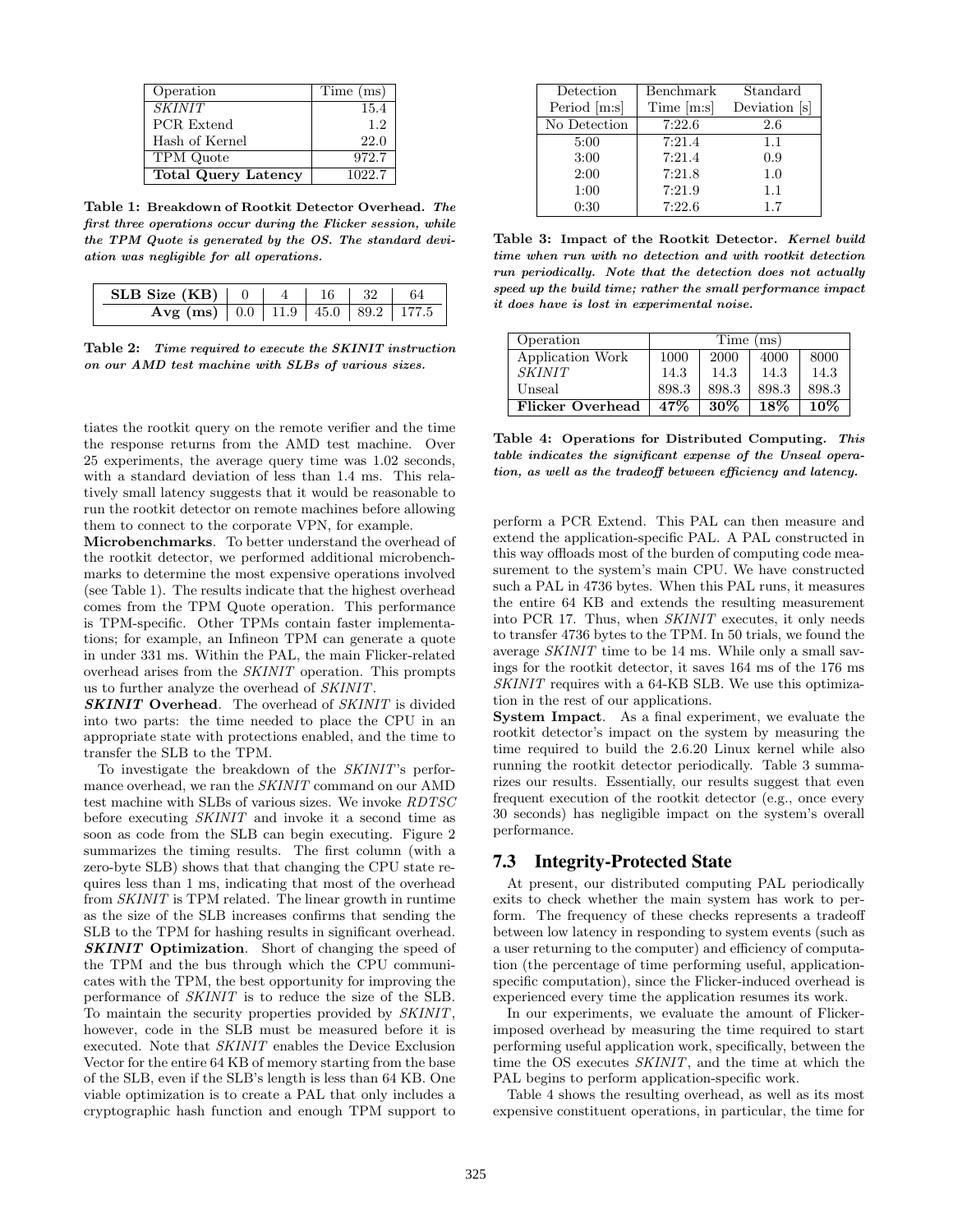

Figure 8: Flicker vs. Replication Efficiency. Replicating to a given number of machines represents a constant loss in efficiency. Flicker gains efficiency as the length of the periods during which application work is performed increases.

the SKINIT, and the time to unseal and verify the PAL's previous state.<sup>7</sup> The table demonstrates how the application's efficiency improves as we allow the PAL to run for longer periods of time before exiting back to the untrusted OS. For example, if the application runs for one second before returning to the OS, only 53% of the Flicker session is spent on application work; the remaining 47% is consumed by Flicker's setup time. However, if we allow the application to run to two or four seconds at a time, then Flicker's overhead drops to only 30% or 18%, respectively. Table 4 also indicates that the vast majority of the overhead arises from the TPM's Unseal operation. Again, a faster TPM, such as the Infineon, can unseal in under 400 ms.

While Flicker adds additional overhead on a single client, the true savings come from the higher degree of trust the application writer can place in the results returned. Figure 8 illustrates this savings by comparing the efficiency of Flickerenhanced distributed computing with the standard solution of using redundancy. With our current implementation, a two second user latency allows a more efficient distributed application than replicating to three or more machines. As the performance of this new hardware improves, the efficiency of using Flicker will only increase.

### **7.4 Secret and Integrity-Protected State**

Since both SSH and the CA perform similar activities, we focus on the modified SSH implementation and then highlight places where the CA differs.

#### *7.4.1 SSH Password Authentication*

Our first set of experiments measures the total time required for each PAL on the server. The quote generation, seal and unseal operations are performed on the TPM using 2048-bit asymmetric keys, while the key generation and the password decryption are performed by the CPU using 1024-bit RSA keys.

Figure 9 presents these results, as well as a breakdown of the most expensive operations that execute on the SSH server. The total time elapsed on the client between the establishment of the TCP connection with the server, and the display of the password prompt for the user is 1221 ms (this includes the overhead of the first PAL, as well as 949 ms

| Operation              | Time  | Operation         | Time  |
|------------------------|-------|-------------------|-------|
|                        | (ms)  |                   | (ms)  |
| <i>SKINIT</i>          | 14.3  | <b>SKINIT</b>     | 14.3  |
| Key Gen                | 185.7 | Unseal            | 905.4 |
| Seal                   | 10.2  | Decrypt           | 4.6   |
| <b>Total Time</b>      | 217.1 | <b>Total Time</b> | 937.6 |
| PAL <sub>1</sub><br>a) |       | PAL <sub>2</sub>  |       |

Figure 9: SSH Overhead. Average server side performance over 100 trials, including a breakdown of time spent inside each PAL. The standard error on all measurements is under 1%, except key generation at 14%.

for the TPM Quote operation), compared with 210 ms for an unmodified server. Similarly, the time elapsed beginning immediately after password entry on the client, and ending just before the client system presents the interactive session to the user is approximately 940 ms while the unmodified server only requires 10 ms. The primary source of overhead is clearly the TPM. As these devices have just been introduced by hardware vendors and have not yet proven themselves in the market, it is not surprising that their performance is poor. Nonetheless, current performance suffices for lightly-loaded servers, or for less time-critical applications, such as the CA.

During the first PAL, the 1024-bit key generation clearly imposes the largest overhead. This cost could be mitigated by choosing a different public key algorithm with faster key generation, such as ElGamal, and is readily parallelized. Both Seal and SKINIT contribute overhead, but compared to the key generation, they are relatively insignificant. We also make one call to TPM GetRandom to obtain 128 bytes of random data (it is used to seed a pseudorandom number generator), which averages 1.3 ms. The performance of PCR Extend is similarly quick and takes less than 1 ms on the Broadcom TPM.

Quote is an expensive TPM operation, averaging 949 ms, but it is performed while the untrusted OS has control. Thus, it is experienced as a latency only for the SSH client. It does not impact the performance of other processes running on the SSH server, as long as they do not require access to the TPM.

The second PAL's main overhead comes from the TPM Unseal. As mentioned above, the Unseal overhead is TPMspecific. An Infineon TPM can Unseal in 391 ms.

#### *7.4.2 Certificate Authority*

For the CA, we measure the total time required to sign a certificate request. In 100 trials, the total time averaged 906.2 ms (again, mainly due to the TPM's Unseal). Fortunately, the latency of the signature operation is far less critical than the latency in the SSH example. The components of the overhead are almost identical to the SSH server's, though in the second PAL, the CA replaces the RSA decrypt operation with an RSA signature operation. This requires approximately 4.7 ms.

### **7.5 Impact on Suspended Operating System**

Flicker runs with the legacy OS suspended and interrupts disabled. We have presented Flicker sessions that run for more than one second, e.g., in the context of a distributed computing application (Table 4). While these are long times

<sup>7</sup>As described in Section 6.2, the initial PAL must also generate a symmetric key and seal it under PCR 17. We discuss this overhead in more detail in Section 7.4.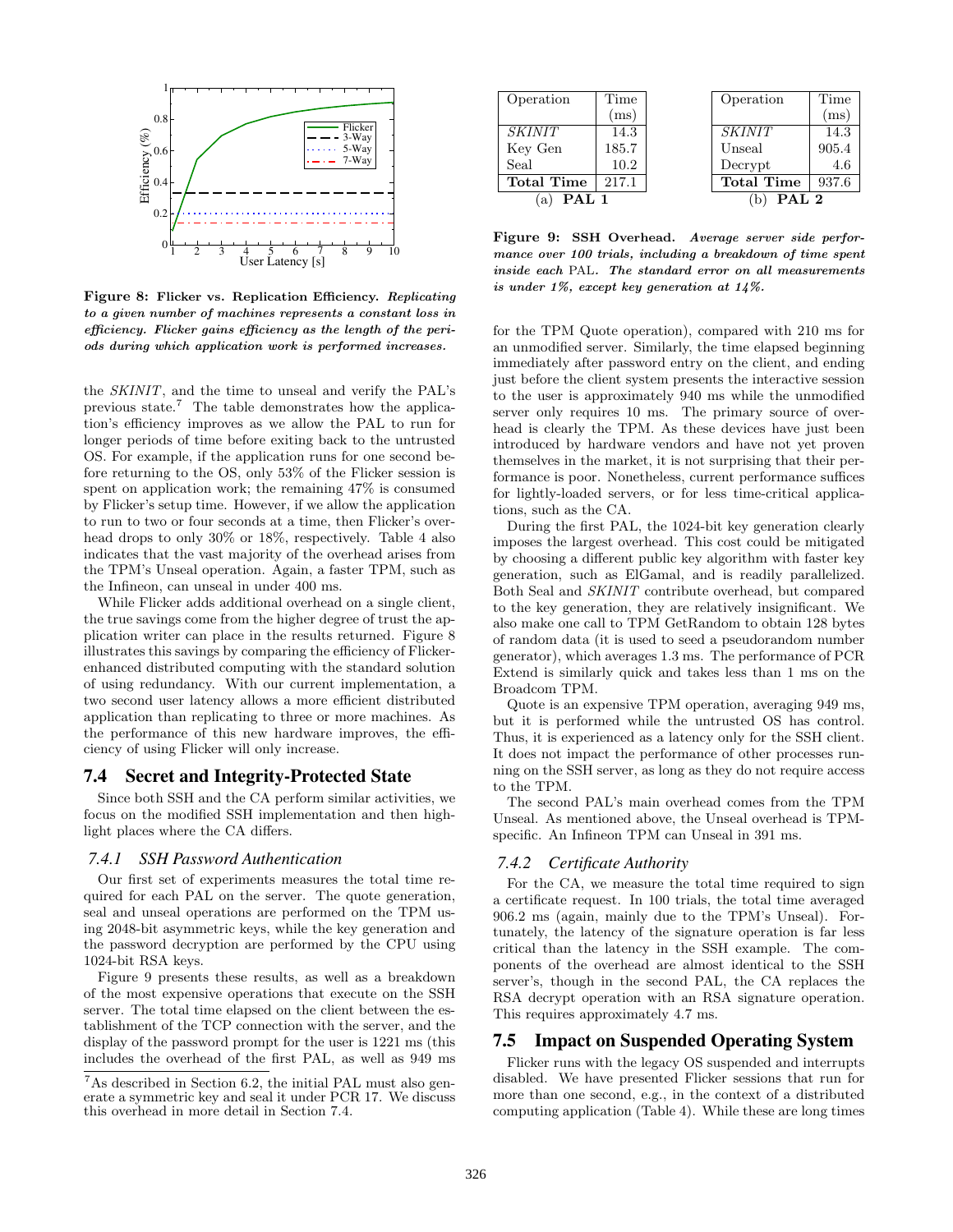to keep the OS suspended and interrupts disabled, we have observed relatively few problems in practice. We relate some of our experience with Flicker, and then describe the options available today to reduce Flicker's impact on the suspended system. Finally, we introduce some recommendations to modify today's hardware architecture to better support Flicker.

While a Flicker session runs, the user will perceive a hang on the machine. Keyboard and mouse input during the Flicker session may be lost. Such responsiveness glitches sometimes occur even without Flicker, and while unpleasant, they do not put valuable data at risk. Likewise, network packets are sometimes lost even without Flicker, and today's network-aware applications can and do recover. The most significant risk to a system during a Flicker session is lost data in a transfer involving a block device, such as a hard drive, CD-ROM drive, or USB flash drive.

We have performed experiments on our HP dc5750 copying large files while the distributed computing application runs repeatedly. Each run lasts an average of 8.3 seconds, and the legacy OS runs for an average of 37 ms in between. We copy files from the CD-ROM drive to the hard drive, from the CD-ROM drive to the USB drive, from the hard drive to the USB drive, and from the USB drive to the hard drive. Between file copies, we reboot the system to ensure cold caches. We use a 1-GB file created from /dev/urandom for the hard drive to/from USB drive experiments, and a CD-ROM containing five 50-200-MB Audio-Video Interleave (AVI) files for the CD-ROM to hard drive / USB drive experiments. During each Flicker session, the distributed computing application performs a TPM Unseal and then performs division on 1,500,000 possible factors of a 384-bit prime number. In these experiments, the kernel did not report any I/O errors, and integrity checks with md5sum confirmed that the integrity of all files remained intact.

To provide stronger guarantees for the integrity of device transfers on a system that supports Flicker, these transfers should be scheduled such that they do not occur during a Flicker session. This requires OS awareness of Flicker sessions so that it can quiesce devices appropriately. Modern devices already support suspension in the form of ACPI power events [11], although this is sub-optimal since power will remain available to devices. The best solution is to modify device drivers to be Flicker-aware, so that minimal work is required to prepare for a Flicker session. We plan to further investigate Flicker-aware device drivers and OS extensions, but the best solution may be an architectural change for next-generation hardware.

In concurrent work, we make recommendations for the next generation of trusted computing technology [19]. Systems should support secure execution on a subset of CPU cores, while allowing untrusted legacy code to continue to execute on other cores. This will eliminate problems with interrupts being disabled, since they can remain enabled on other CPU cores. Another problem with our current architecture is the use of TPM-based sealed storage even when it is known in advance that another Flicker session will be running with the same data following an external event, such as the arrival of a network packet. Hardware mechanisms to protect PAL state while a PAL is context-switched out can potentially eliminate a major source of Flicker's overhead related to sealed storage.

# **8. RELATED WORK**

In an earlier extended abstract [18], we described the goals and motivation for a system like Flicker, and suggested that the new processors from AMD and Intel could support such an architecture. This work expands the abstract with a detailed design, implementation, supporting tools, multiple applications, evaluation results, and lessons learned. In concurrent work [19], we make recommendations for next generation hardware that can alleviate many of the performance concerns experienced by Flicker today. Below, we discuss closely related work in the area of code isolation, code integrity and remote attestation.

Various systems provide isolation through virtualization (e.g., Terra [8], Nizza [29] and Proxos [31]) or by running the code inside trusted hardware, for example the Dyad HW architecture [34], the IBM 4758 [14,30] or the Cerium processor [7]. Jiang used a secure coprocessor to build an SSL coserver to process student passwords and grades [13]. Flicker adds less than 250 lines of code to the TCB of a PAL, compared with tens or hundreds of thousands of lines of code for today's popular VMMs. While Flicker does not achieve the same level of physical tamper-resistance as do secure coprocessors, it provides the same strong software guarantees using modern commodity hardware.

In the area of providing code integrity guarantees, IBM's Integrity Measurement Architecture (IMA) is a realization of the trusted boot approach [26]. Unfortunately, the security of a newly executed piece of code depends on the security of all previously executed code. Due to the lack of isolation, a single compromised piece of code may compromise all subsequent code. Such large attestations can be difficult to verify and leak information about the software on the attestor's platform. The BIND system guarantees the safe execution of a small piece of code to an external party [28], but BIND relies on the security of a trusted kernel that was never implemented. The Pioneer system provides code integrity guarantees to an external verifier [27]. However, the verifier in Pioneer needs to be a local host, because Pioneer cannot be used across the Internet.

Kauer developed the Open Secure Loader (OSLO) [16], which employs SKINIT to eliminate the BIOS and bootloader from the TCB and establish a dynamic root of trust for trusted boot. OSLO consists of just over 1,000 lines of code, and is larger than Flicker because it executes at boot time and includes support for the Multiboot Specification [23]. OSLO also includes an implementation of SHA-1 to hash the OS kernel, whereas SHA-1 is optional with Flicker. OSLO served as a starting point for the development of our Flicker implementation.

# **9. CONCLUSION**

Flicker allows code to verifiably execute with hardwareenforced isolation. Flicker itself adds as few as 250 lines of code to the application's TCB. Given the correlation between code size and bugs in the code, Flicker significantly improves the security and reliability of the code it executes. New desktop machines already contain the hardware support necessary for Flicker, so widespread Flicker-based applications can soon become a reality. As a result, our research brings a Flicker of hope for securing commodity computers.